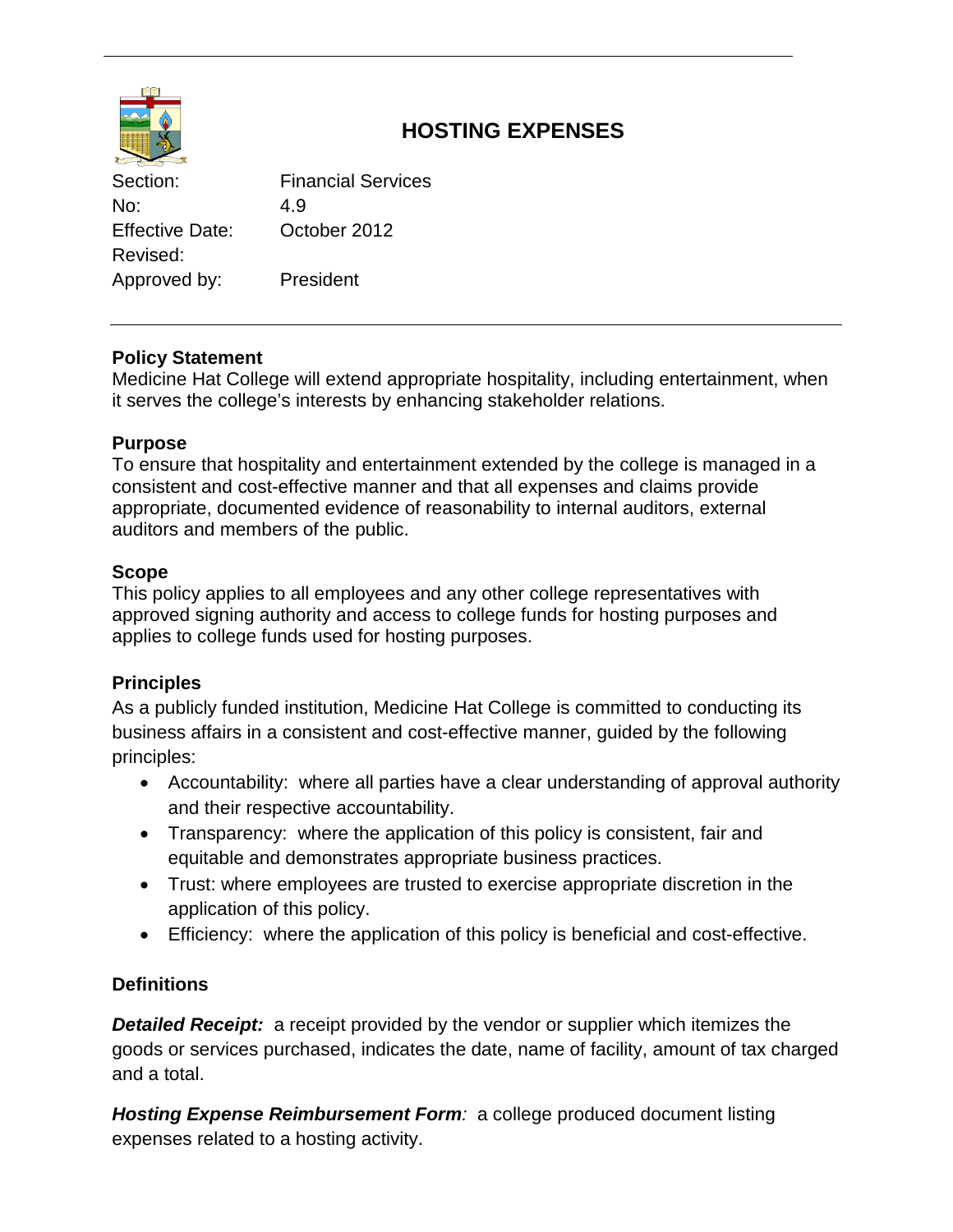*Social Events:* an event organized by the college for a specific social purpose including, but not limited to: department Christmas party, team building exercise, retirement recognition, or employee appreciation.

*Meeting:* an assembly or gathering of employees and/or other college representatives for a purpose that supports the business of the college.

*Reasonable Expenses:* expenses that are appropriate to the object and/or significance of the event and that can withstand the test of reasonability (being within the bounds of common sense, showing sound judgment, or not being excessive or extreme) by internal auditors, external auditors, and members of the public.

#### **Procedure**

#### **Financial Control and Reporting**

As a publicly funded institution, expenditures on hospitality and entertainment must not exceed approved budget limits, must be for official purposes, must not be excessive, and should be able to withstand public scrutiny.

Hosting related expenses must be approved by the claimant's administrative supervisor with signing authority. Signing authorities are responsible for ensuring all reimbursements for expenses adhere to this Policy, please also refer to Policy 5.7 - Signing Authority and Limitations.

Employees who pay for hospitality and entertainment expenses may request reimbursement from Financial Services by completing a Medicine Hat College Hosting Expense Reimbursement Form (Appendix A). A detailed description of expenses, the purposes of the expense, a list of persons involved, and appropriate signatures are required. Forms must be accompanied by all required supporting documents or the payment may be delayed or even denied. Original copies of detailed receipts are required to avoid duplicate payments and to ensure proper claiming of GST input tax credits.

Once completed The Hosting Expense Reimbursement form is submitted to Financial Services within one (1) month following the event or return date OR by June  $30<sup>th</sup>$ . whichever comes first.

Please note, that if payment of hosting expenses has been made using a Medicine Hat College purchasing card, the Hosting Expense Reimbursement Form may be used to document all costs incurred, but is not required as long as the required information is provided.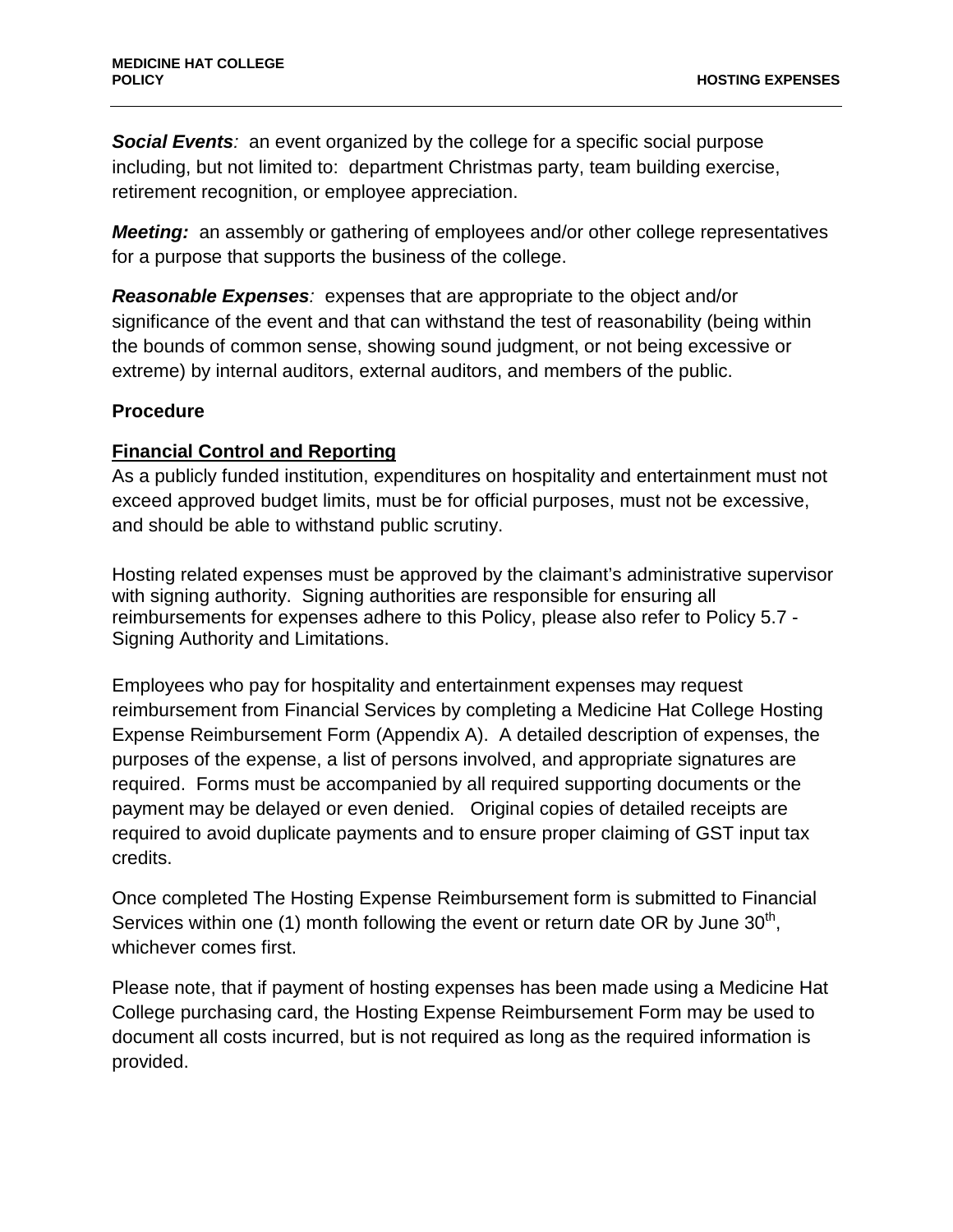#### **Allowable Hosting Expenses**

The following provides examples of allowable expenses:

- Meals and refreshments for prospective employees, visitors, volunteers, or donors.
- College sponsored receptions to acknowledge employees for long service and/or outstanding accomplishments; honour visitors, guests or dignitaries; official openings of buildings, art exhibits, etc.; fundraising and donor recognition events; ceremonies such as convocations or public announcements.
- Meals or refreshments at meetings when groups of employees are giving up personal time to conduct college business.
- Business meetings held off-campus.
- Meals or refreshments served at college sponsored seminars, workshops, orientations, retreats, or other college functions.
- Meals or refreshments served during college sponsored meetings of advisory groups or other committees when the group is composed of both college employees and non-employees.

#### **Costs and Payment**

- Costs incurred must be reasonable and appropriate to the business purpose of the event.
- Based on the total value of the transaction(s), the appropriate purchasing method (expense claim, purchasing card or purchase order) must be used.
- Authorizing officers of the college have the authority and responsibility to determine the overall reasonableness of the hospitality claim, ensuring expenses are well documented.
- Expenses are paid and claimed by the most senior position in attendance, provided that this person is not an honouree of a hosting event. These expenses are reviewed and approved by the claimant's administrative supervisor.
- Any exceptions to this policy must be approved in writing, by the President, or appropriate Vice-President, prior to planning the event.

#### **Alcoholic Beverages**

The cost of a prudent amount of alcoholic beverages may be considered an allowable expense under the following circumstances:

- Where the primary purpose of the event is fundraising, fostering community partnerships or international outreach.
- College events such as employee recognition, Board of Governors' and President's dinners/receptions.
- Social events as recognized and approved by the President.

Alcoholic beverages served at Medicine Hat College must be done so in accordance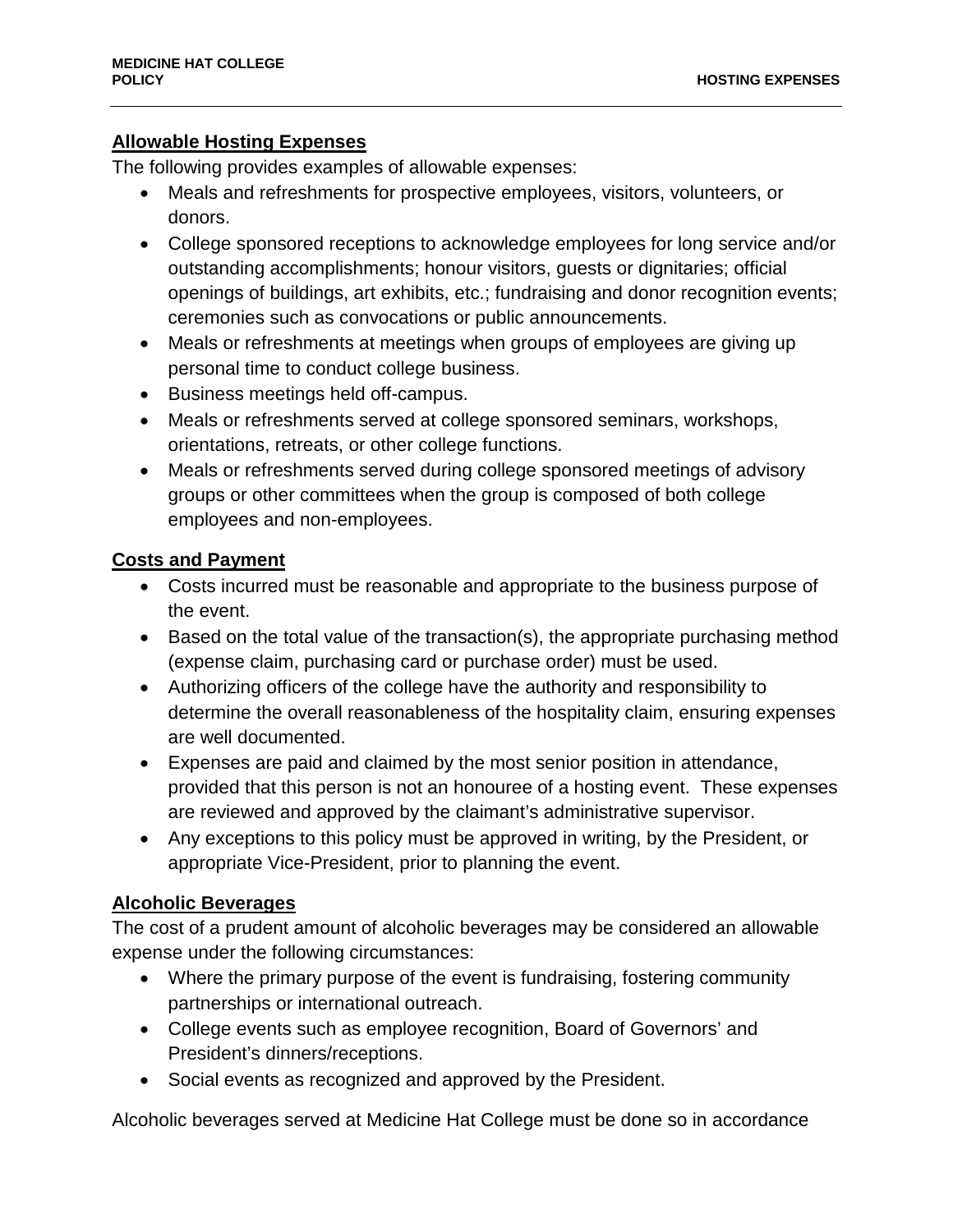with all applicable laws, regulations, and other related policies of the college. Please refer to Policy 5.14 – Alcohol Management for further information.

#### **Entertainment**

The college pays reasonable expenses for employees to participate in events which provide the opportunity to host and extend entertainment to invited guests when doing so serves the college's interests by enhancing stakeholder relations. Examples of allowable entertainment expenses include:

- Attendance at sporting, cultural or community events.
- Hosting at functions such as special dinners, receptions, performances or other major events being conducted at the college or off-campus.

Participation in entertainment can only be approved where there is a clear, demonstrable benefit to be obtained for the college.

#### **Home Entertaining**

In some situations, hosting/entertainment at a college employee's home can be more desirable than another location. When a college employee hosts an allowable event in their home, reimbursement may be granted for food, beverages, and other expenses directly related to the event.

#### **Meal Vouchers**

For hosting guests on campus, meal vouchers may be obtained from Financial Services for use at either the coffee shop or the cafeteria. Vouchers may be obtained for each person or group of people to be hosted. The applicable GL code must be provided to Financial Services personnel at the time of requesting the voucher. The voucher must be presented at the time of purchase, no substitutes will be accepted. Food Services personnel will forward all required documentation to Financial Services for to receive payment. Meal vouchers fall under the same authorization parameters outlined in Policy 5.27 – Signing Authority and Limitations.

## **Gifts and Tokens of Appreciation**

Gifts and tokens of appreciation are acceptable business expenses when they are:

- A result of the normal exchange of hospitality between Medicine Hat College and an external party or business, or
- Part of an established protocol, or
- Recognition of a special service to the college.

Where the purchase of gifts and tokens of appreciation are not considered in other Medicine Hat College Policy (e.g. Employee Recognition) any gifts or tokens of appreciation valued at over \$25.00 must be approved by a member of the college's executive (Chief Financial Officer/Vice-Presidents/President/CEO)